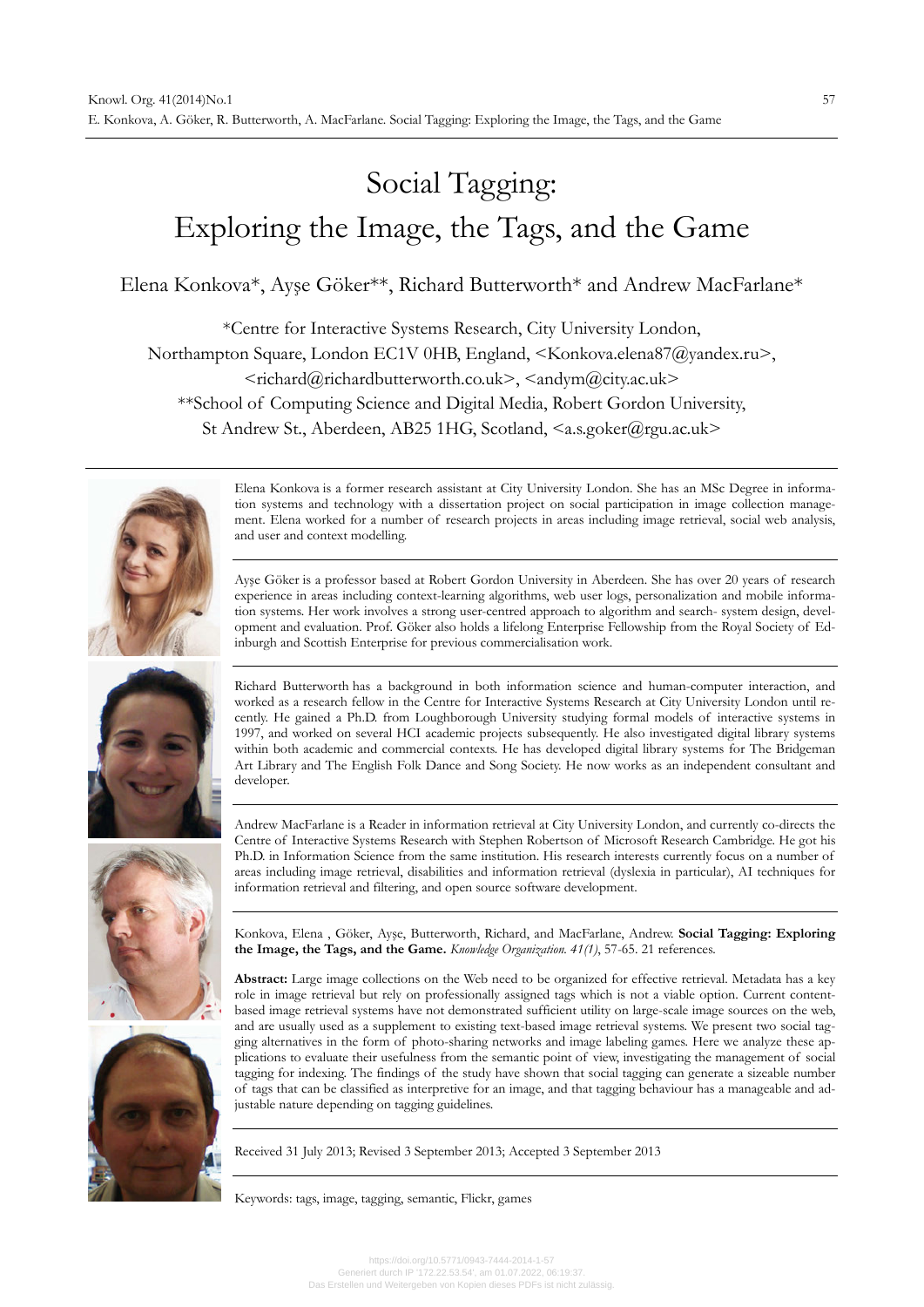# **1.0 Introduction**

A large quantity of social media data (text, audio, video, images, etc.) is uploaded to the web constantly, due to the popularity of digital photo cameras, mobile phones (with cameras) and social networks. Images used to be managed and categorised by librarians and archivists, amongst others. However, professional keyword assignment is too time-consuming to be used effectively on large image collections available on the web. Although a number of content-based image retrieval systems have been launched, they have not demonstrated sufficient utility on large-scale collections like the web. These systems are usually used as a supplement to existing context-based (or metadata-based) image retrieval systems using text, with additional functionality (e.g. search of similar images, search of specific colour scheme, etc).

The main aim of this work is to investigate whether an alternative, social tagging, can efficiently provide images with semantic descriptions, and how the social tagging behaviour can be managed. The work focuses on the following research questions:

- What are the facets of image tags in a popular photosharing social network?
- How do these tag facets change in a gaming environment? and,
- Can imposing restrictions on a game along with the provision of guidelines improve the semantic description of images?

To address these questions, a multi-faceted methodology was used. We tackle these research questions by analysing existing tagging behaviour on a popular photo sharing website (Flickr) and investigate the use of games with a purpose (GWAP), widely used to support image indexing. This work aims to provide a clearer picture of tagginggeneration environments and their outcomes.

The paper is organized as follows. Related work and research context is presented in section 2. Section 3 describes our methodology based on a modified image attributes classification system. In section 4 we discuss the main results of applying the classification system and an experiment using Games With A Purpose (GWAP). This is followed by a discussion in section 5. Lastly, section 6 presents our conclusions.

# **2. Related work**

#### *2.1 Image retrieval systems*

According to Ferecatu et al. (2008), the value of interpretive (defined below) and semantically rich keywords for image retrieval is undeniable. However, these keywords cannot be derived automatically from image content, as there is a need for an association between content low-level features (defined below) and the high-level semantic concepts behind them. This kind of reasoning can only be done by a human either through professional description of images or through image tagging in various social applications.

Image retrieval systems can be broadly categorized into two main categories: context-based and content-based (Westman, 2009). Context-based (also known as metadata, piggy-back) text-based or concept-based) image retrieval systems use text to describe the image, whereas, contentbased image retrieval (CBIR) systems employ visual features such as colour, shape, texture, object position for image description. Context-based image retrieval systems have been used since late 1970s, and are still the predominant method used for image search. They are known to be more efficient and accurate, and are based on assigning metadata to images. Content-based image retrieval (CBIR) is an alternative to a context-based approach, as it does not involve text to describe images. It focuses on low-level features (colour, texture, and shape) in an image. However, they are unable to retrieve high-level features such as subject and meaning, which are of primary importance in image search. The discrepancy between low-level visual features and high-level semantic concepts is often referred to as the problem of the semantic gap (Eakins and Graham 1999; Sawant et al. 2010).

# *2.2 The problem: the known semantic gap*

Semantics, with respect to images, is an association between low-level features, such as shapes, colours, textures, and high-level concepts that could be presented by words (Sawant et al, 2010). Smeulders et al (2000) define the semantic gap as the "lack of coincidence between the information that one can extract from the visual data and the interpretation that the same data have for a user in a given situation." In other words, it is the difference between the way a human perceives the image and the actual image content. Hare et al. (2006) differentiate between "the gap between the descriptors and object labels" and "the gap between the labelled objects and the full semantics." We can characterize the semantic gap in two ways therefore. The first gap (the one that lies between featurevectors of the image and generic objects) is covered by CBIR algorithmic work, whereas the second gap (the one which is between object labelling and high-level reasoning) still needs human intellect as an essential component.

# *2.3 A solution: the social approach*

A method by which web users could add their own searchable keywords to bookmarks, photos, videos, etc.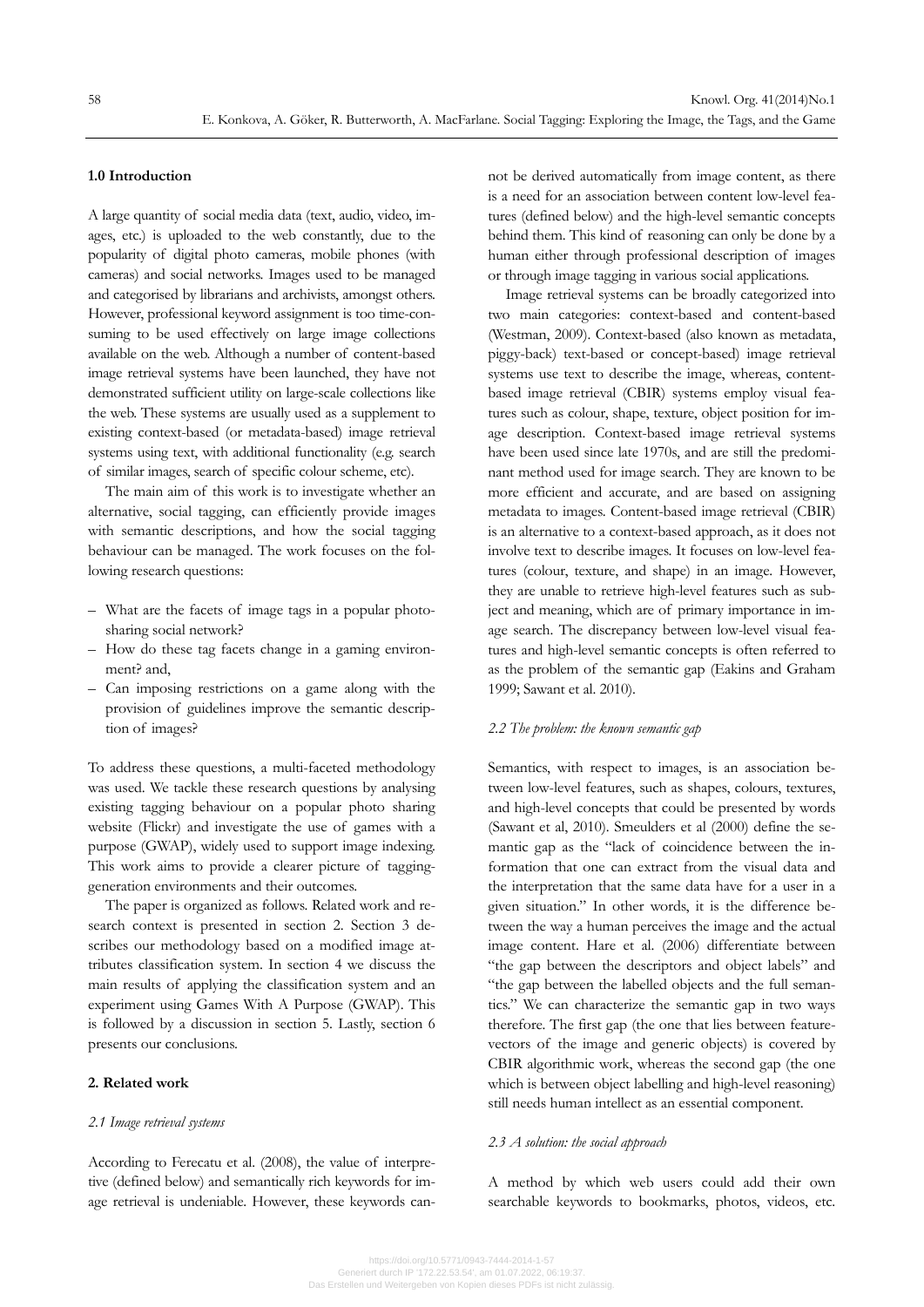for future retrieval is known as social tagging (collaboratively creating and managing tags,) and these descriptive keywords are known as tags (Motive 2005). Several studies (Rorissa 2010; Rafferty and Hidderley 2007) focus solely on tagging behaviour within social networks like Flickr, while other means of contribution, such as crowdsourcing and social games with a purpose, have been less investigated.

## *2.3.1 Social tagging in photo-sharing networks*

An online object can have multiple tags, and objects with the same tags can be grouped together, with the tags themselves being used to create a folksonomy (Gordon-Murnane 2006). The term folksonomy was coined in 2005 by information architect Thomas Vander Wal by combining the words "taxonomy" and "folk" (Dye 2006). Folksonomies can be of two types: the first is a broad folksonomy, which is created by assigning various tags to the same content by different users; the second type is called a narrow folksonomy, where users tag their own content for future retrieval and sharing (Dye 2006). Probably the best known example of a photo-sharing environment is Flickr. Tagging, comments and rating used in this and other systems have a huge impact on image description. Flickr predominantly addresses 'findability' within personal content (Dye 2006). Although Flickr is more about narrow folksonomy, where creation of metadata is the business of the person who posts the image, it also has social groups collecting tag specific photos. This is called "tagography."

# *2.3.2 Games with a purpose (GWAP)*

Sawant et al. (2010) state that along with photo-sharing services, collaborative gaming has significantly influenced the area of image retrieval and interpretation. While tagging in photo-sharing websites is known to be subjective and contains a lot of unidentified and misspelled words, guidelines could be designed to create social games for given tagging behaviour. GWAP or "games with a purpose" are computer games that are designed to use human's cognitive abilities as a side effect of the playing process. They are used to get people involved in performing tasks that cannot be performed automatically. However, people usually play not because they want to solve "an instant computational problem" (von Ahn and Dabbish 2008), but because they want to be entertained with a fast-paced and enjoyable game. The computation is just a side-effect of a game. Players are motivated to score as many points as possible within some time limit. A variety of online Games are available include image description games such as TagATune, PopVideo and ESP game.

### **3.0 Methodology**

# *3.1 Overall Approach*

Our work addresses image tagging habits and how we can specify and analyse the means of reaching a semantic description of an image through social tagging applications such as a photo-sharing network and gaming environments.

#### *3.1.1 Tags in photo-sharing networks*

Flickr is an online photo-sharing web site which was launched in 2004. It serves as an online storage with sharing facility. The application allows its users to annotate uploaded images with titles, descriptions or tags. Users could also set privacy settings both for visibility and for tagging and commenting activities. Flickr has already been used in previous research (e.g. Van Zwol et al. 2010). The application shows real-world use, storage and classification of images in contrast to laboratory-constructed experiments, and its images are not limited to particular subject domains.

For the evaluation of photo-sharing tags, 130 top tags and 500 random tags from the Flickr collection were selected. Most of the existing research in the area is based on randomly retrieved tags and queries. We inspected the most popular tags contained in the Flickr collection in the form of a tag cloud in order to show the overall trend. We then examined five hundred tags from the Flickr-based CoPhIR collection (Bolettieri 2009) which were randomly selected and analyzed in order to understand the nature of average tagging behaviour in a photo-sharing environment.

#### *3.1.2 Tags in image-labelling games*

The aim of the next theme in our research was to analyse the influence of collaboration and predefined tagging guidelines for conceptual tagging improvement. We use two games to do this. The first game (*Image-Labelling Game 1*) was designed based on a Google Image Labeller mechanism. It was used to analyze the default image-tagging behaviour during a game. The second game (*Image-Labelling Game with Guidelines 2*) was a modification of the first game through changing the rules by assigning each image a list of taboo/forbidden words to prevent players from describing an image with visual entities like colours (red, blue) and explicitly-presented objects (girl, house). This encouraged a more semantic-oriented approach in image description in comparison with the first game, and motivated players to tag images more conceptually (happiness, joy). These 'taboo' words were defined by the first author. As with the majority of existing image- labelling games, both our games are collaborative in nature (Goh et al. 2010b).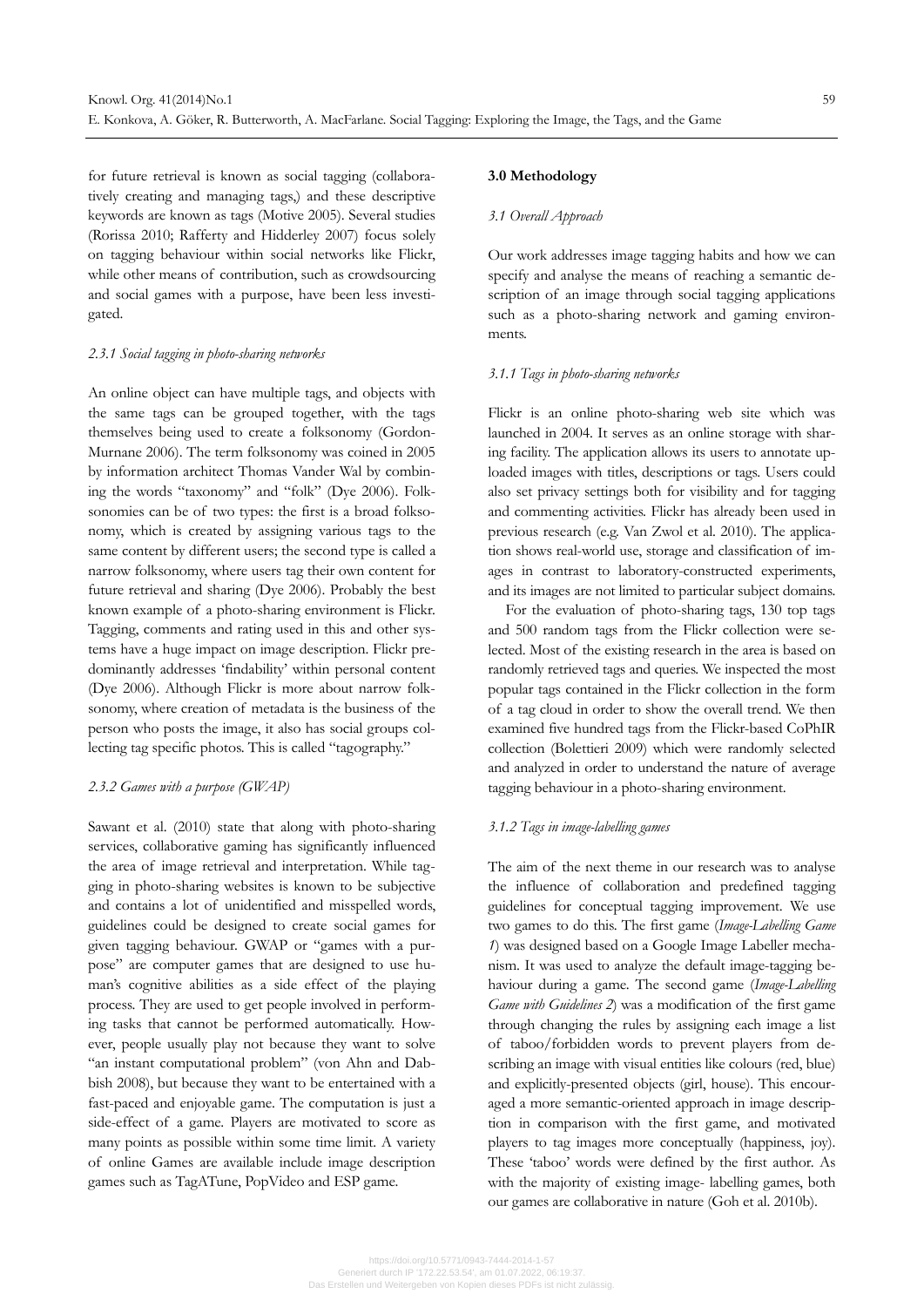For each game two players were randomly chosen from all potential players. In each round, both players were given the same image as an input. Within a time limit players had to produce and match on as many descriptive keywords tags—as possible based on the given image. For each match the players obtained 50 points and were notified of the outcome. The final score was a sum of match points, therefore players were rewarded for agreement on the number of tag matches with other players. They did not have to produce the tags at the same time. There was no "correct" tag. The main aim was for his/her partner to guess the same tag, helping to avoid biased image description. Although participants were co-located in the same lab, they did not know who their partners were, and direct communication among participants was prohibited.

This approach was used to cover the main characteristics of social image-tagging behaviour and to analyze the usefulness and success factors of social input for semantic image tagging. We used this approach to investigate the output in different social-based image environments and to provide an indication of how human knowledge can be used to bridge the semantic gap between image objects and high-level reasoning, which cannot be achieved automatically (see above).

# *3.2 Classification for tag analysis*

In order to analyse tags, it is necessary to understand image attributes—features that can include visual, as well as spatial, semantic or emotional characteristics (Jorgensen 1996). There are many frameworks for classification of image attributes. Some of them are oriented towards indexing (Jaimes and Change 2000), some towards searching (Chung and Yoon 2011), and some combine both, concentrating on image descriptions which can be both search terms and indexing terms (Jorgensen 1996; Westman 2009).

For tag analysis we have chosen the following classification method. The coding of tags was done in two steps. First of all, tags were assigned to the following levels of image attributes: 1) metadata features, 2) primitive features, 3) visible general objects, and 4) semantic features (see table 1). Then, as the Level 4 (semantic tags) is of primary interest for this work, tags which fell into this category were analysed according to further facets: who, what, where and when. The coding system was initially tested on a sample set of descriptive words.

The chosen classification scheme is derived from the literature and corresponds to existing frameworks (Jaimes and Change 2000; Jorgensen 1996). Table 1 compares it to the classification used with Jorgensen's framework. It contains levels of non-visual, visual and conceptual information. The main difference is that this classification consists of four levels, splitting visible objects from the interpreta-

| <b>Employed classification</b>                                                                                                            |        | Jorgensen                                            |              |
|-------------------------------------------------------------------------------------------------------------------------------------------|--------|------------------------------------------------------|--------------|
| Non-visual features (Meta-<br>Data)                                                                                                       |        | Art historical<br>information                        | nterprtive   |
| Primitive syntactic features,<br>which include colours, shapes,<br>textures, orientation and<br>arrangement                               |        | Color<br>Visual Elements<br>Descriptions<br>Location | Perceptua    |
| Visible objects/people in the<br>image, as well as generic spatial<br>features, which could be<br>recognized by global colour<br>analysis |        | Literal objects<br>People                            |              |
| Semantic<br>(conceptual)<br>features involving<br>interpretation of<br>the meaning and<br>purpose of the<br>visual features               | Who?   | People qualities                                     | Interpretive |
|                                                                                                                                           | What?  | Content/Story<br>Abstract concepts                   |              |
|                                                                                                                                           | Where? | Content/Story                                        |              |
|                                                                                                                                           | When?  | Content/Story                                        |              |

*Table 1.* Comparison of our employed classification with Jorgensen's framework

tions of visible objects (people vs. family or friends). It is similar to Jorgensen's (1996) division of image attributes into perceptual and interpretive groups. The term "perceptual" refers to things in the image e.g. person, ship, beach, whereas the 'interpretive' term refers to a subjective view of what is happening in the image e.g. person laughing, having a good time, being sad, etc. This differentiation will help to evaluate the significance of interpretive attributes for image description in contrast to perceptually visible objects that could be indexed by automatic indexing algorithms. The derived image attributes' levels are listed below:

Level 1 – non-visual metadata features: contain information about the author of the image, creation/upload date, photo camera characteristics, etc.

Level 2 – primitive syntactic features: are the basis for CBIR systems and include colours (yellow, green, hue, saturation, brightness), shapes (round, triangle) and textures (a texture of a tissue, bricks, orange peel).

Level 3 – visible objects/people on the image: are usually generic in nature (ball, chair, child).

Level 4 – semantic (conceptual) features: involve interpretation of the meaning and the purpose of the visual features (see below).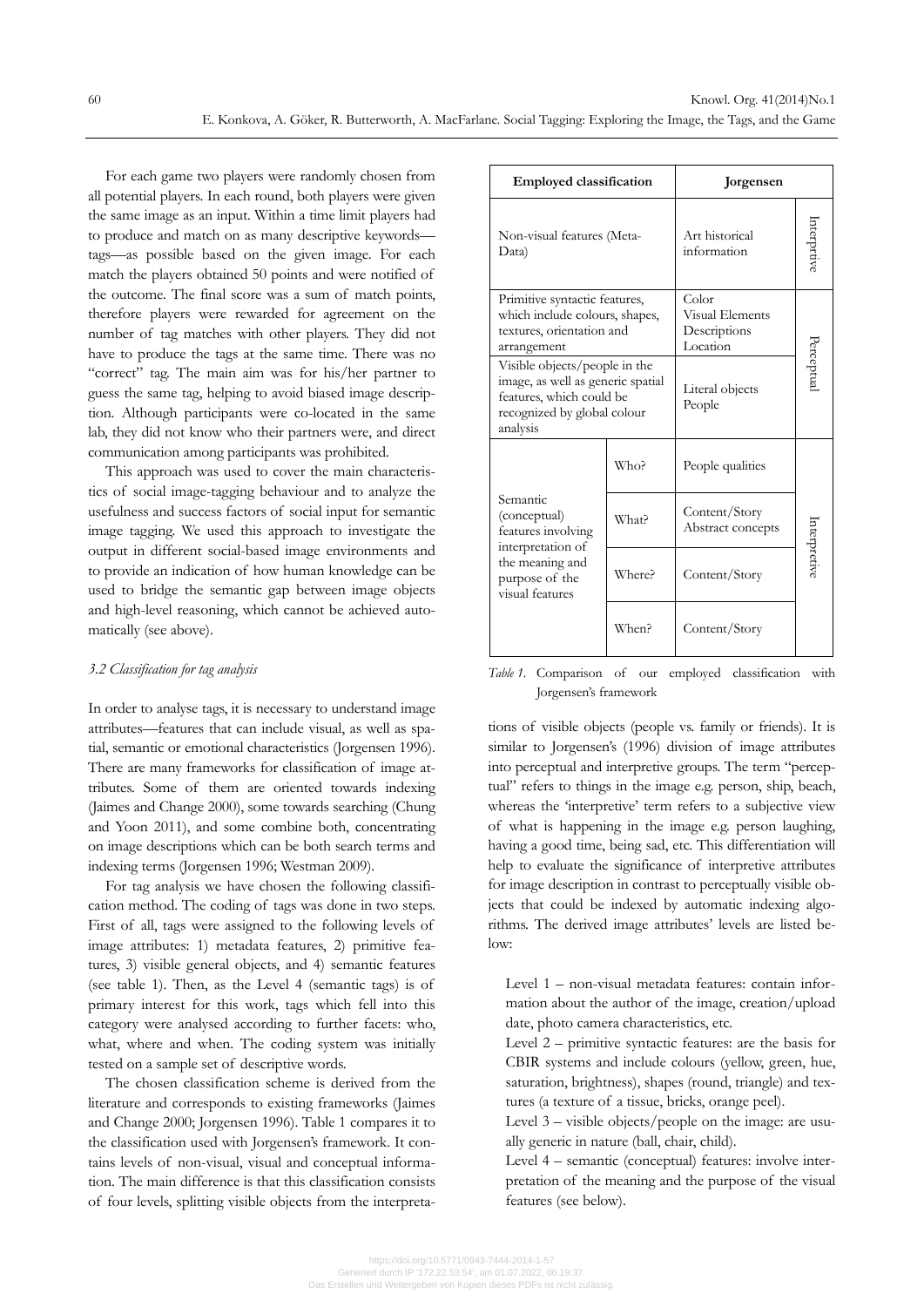As the primary interest of this work is the influence of social tagging on bridging the semantic gap, Level 4 tags are analysed in more detail. Based on a combination of Enser et al. (2007) and Sawant et al.'s (2010) definitions of semantic levels, Level 4 tags are divided into four groups:

- Who: Who is portrayed on the image? The facet includes specific naming of people (John, Michael Jackson), general naming of professions (lawyer, businessman) and the naming of people's groups (family, couple, crew).
- What: What does the picture portray? The facet deals with visual semantic interpretation (gift, education, football, etc), aesthetical and emotive features (cute, sexy, happy, etc).
- When: When is the picture taken? This facet identifies person-specific (birthday), community-specific (New Year, Second World War), global events (swimming, skiing, cooking, etc.), time with no direct visual presence presented as natural values (night, autumn, etc.), artificial values (year, week, era), and specific values (1st January, 2011, 8:15 am, etc).
- Where: Where is the picture taken? This facet is associated with "geographically-grounded places" (London, Brazil, etc) and "non-grounded" entities (restaurant, museum, etc.) (Enser et al., 2007; Sawant, 2010).

# **4.0 Results**

Here we describe the results of analysis of the photosharing network (Flickr) tags and the two games that followed.

#### *4.1 Tagging behaviour in a photo-sharing network*

The following analysis is based on information publicly available on Flickr. The information about popular tags was retrieved on 07/05/2011 from the Flickr tag cloud. After data analysis, the plural forms of nouns and spelling variations were eliminated leaving 134 tags for further classification. We aimed to analyze the current state of tagging behaviour on Flickr and the nature of tags based on the chosen classification scheme. Figure 1 shows the distribution of the top Flickr tags. Level 4 (semantic) tags remained the most popular (63.4%) and this percentage was considerably higher than those of subsequent categories. The next most popular category was Level 3 (visible objects) tags with 20.1%. Level 2 (primitive features) comprised 10.5% and Level 1 (metadata) comprised 6% of tags. Using Jorgensen's (1996) classification, the number of interpretive tags (69.4%) was considerably higher than that of perceptual tags (30.6%). These figures mean that tagging in a photo-sharing environment heavily



*Figure 1.* Top Flickr tags' distribution.

depends on human interpretative abilities and preliminary knowledge about the photograph subject and the history of creation. The location facet (52%) dominated among semantic tags. This could be explained by the fact that the majority of images on Flickr are people's vacation and travelling photographs and are tagged with visited geographical places. The "who" facet remains the least popular (6%) among tags, while "what" and "when" facets share the 2nd (25%) and the 3rd (17%) places respectively.

Along with the most popular tags, it was useful to analyse average tagging behaviour. Five hundred distinct tags were selected from the CoPhIR database for further analysis. The Flickr collection has many less 'meaningful' tags that could only be understood by people knowing the employed abbreviation or term. This was the reason behind creating a "Meaningless" category in the following analysis. Although there is functionality in Flickr to enter a phrase tag in a form of separate words, many users prefer to type in phrases as one word e.g., "summervacation." For the purpose of tag content analysis phrases were treated separately. However, it should be noted that in practice, the majority of the genuine tags of this type will not support image retrieval with the usual queries. Another peculiarity of Flickr tags is the presence of a tag category naming Flickr group names. Although these tags are difficult to interpret, those that were found were inserted into the metadata class (Level 1). In order to preserve as much information as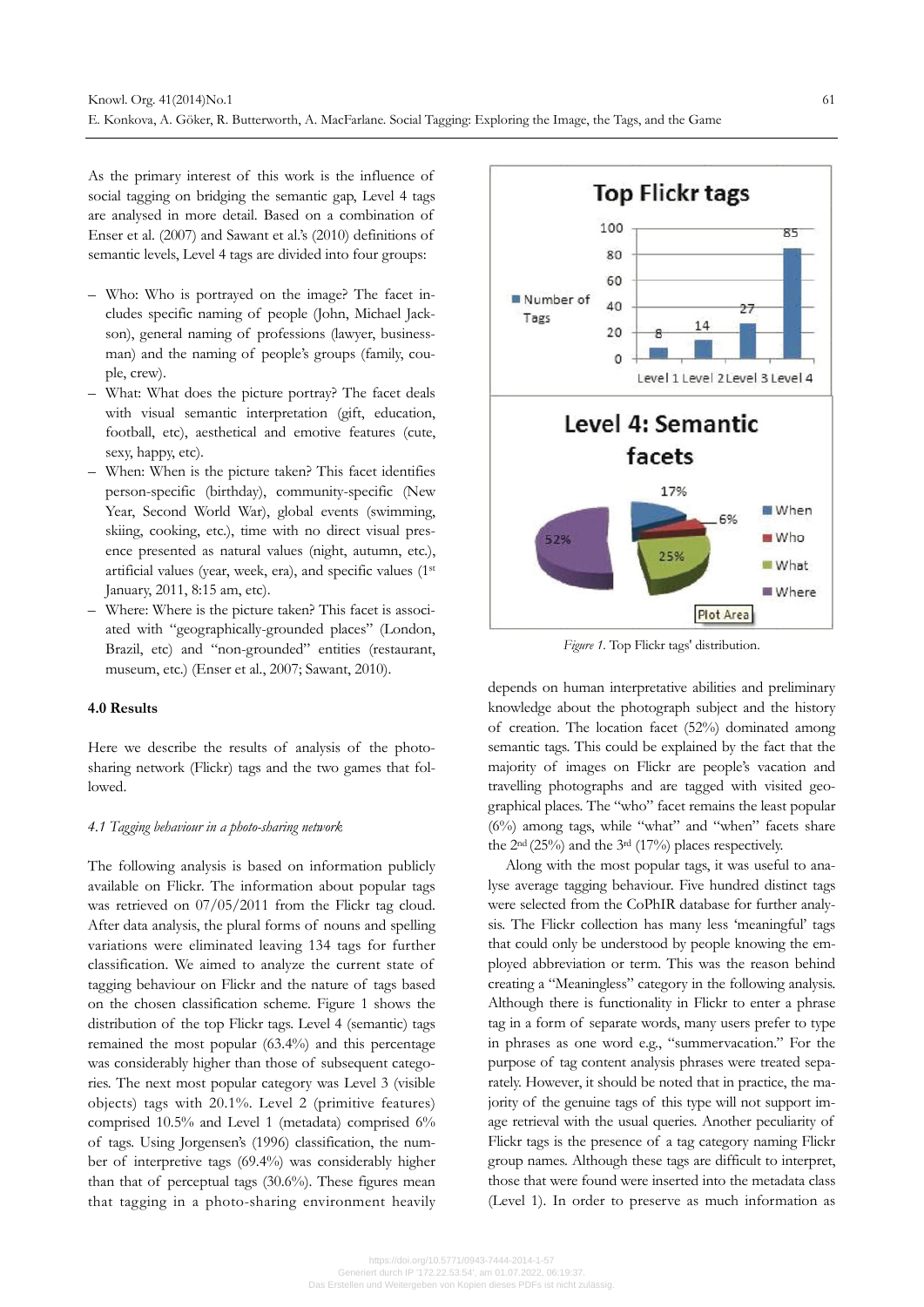

*Figure 2.* Random Flickr tags distribution

possible the non-English words (Spanish, French, etc) were translated with the help of Google Translator and the meaning of a number of words was checked with Wikipedia.

Tags were analyzed, and plural forms and spelling variations were reduced, leaving 468 tags for further analysis. Figure 2 shows the random Flickr tag distributions. About 11% of the remaining tags were coded as meaningless, including examples such as numbers (6, 17, 812), not generally-accepted abbreviations (co, kma, haas, etc), website names (httpwwwflickrcomphotosliyin), and symbols (½ï  $i^{1/2}$ , ä, æµ). The majority (65.4%) of the rest of the tags fell into the Level 4 group. Using the Jorgensen categorization, perceptual tags (Level 2 and Level 3) were 19% of the total. The distribution of levels is similar to popular Flickr tag distribution, with the only difference being that Level 1 (metadata) tags are more popular in a random sample set compared with a top sample set. These Level 1 tags comprise about 5% of all tags and mostly include camera and lense information (fuji film pro 400h, 45mm), as well as names of the groups, creators, and genres (anime, selfportrait, etc). Level 2 (primitive features) tags were the least popular (2.1%) and were predominantly composed of colour names (amber, catchy colours, grey) and image orientation (landscape, portrait).

The next step included coding and analysis of Level 4 tags. The tags were analyzed without inspecting the image they were assigned to, and therefore a number of ambiguous and polysemous words were assigned to several semantic facets. Most of the tags (41%) represented the location facet, which is similar to the top Flickr tag distribution. In contrast to the most popular tags, random tags more often belonged to the "who" facet (19%). The reason behind this difference is the diversity of names. Although photos are quite often tagged with people's names, none of these is widely used in the top tag set.

Interestingly, in contrast to a traditional filing system of image storage, where people tend to organize their collection chronologically, Flickr users are more location-oriented. However the second refinement in both systems is event information, which in the classification system employed was assigned to the 'what' facet and partially, if it was a community seasonal event like Christmas or Halloween, to the 'when' facet. It could be argued, that online systems like Flickr or Facebook provide easier access to tagging functionality for users. However, PC applications like Picasa also offer its users the functionality to identify people.

To conclude, it should be said that most of the userassigned tags are by nature interpretive. In social networks and photo-sharing websites it is more evident, as the main purpose of these online communities is story-telling by means of pictures – hence the dominance of the interpretive category. This explains why images were described with information like place name and history, event and event participants.

#### *4.2 Experimental gaming environment for image tagging*

For each game similar sets of 20 images were selected from the CoPhIR image database, each of which contain information on the same concept. In each game 10 postgraduates with no or partial preliminary knowledge of the topic participated. Out of ten participants seven were female and three were male, all in the 20-39 years age range. Over half of the participants had an IT background. Other professional areas presented were law, finance, journalism and social science. Participants' tagging experience mostly comes from the tagging of friends on Facebook photos; however, two participants were regular Flickr/Picasa users and one had no tagging experience at all. None of the participants had played online games on a regular basis. The majority had no or only a vague idea about games with a purpose. Each game was conducted for 20 minutes, collecting 590 and 342 tags for Game (1) and Game (2) respectively. After the first analysis stage, all duplications and spelling variations for each image were excluded, leaving 354 and 250 tags for further analysis.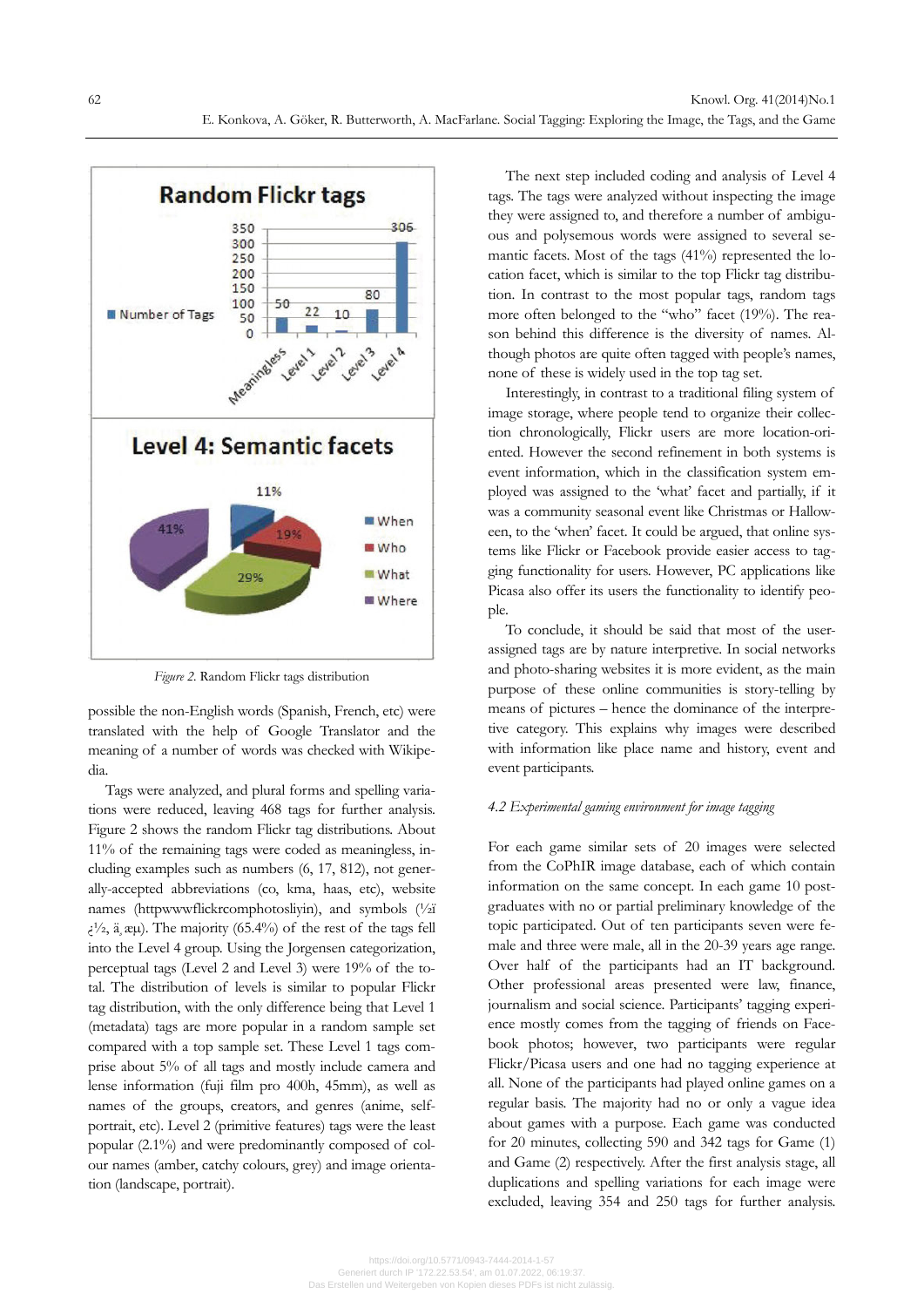



*Figure 5*. Game 2 tag distribution *Figure 6*. Game 2 matched tags

The facet analysis and distribution of these tags are shown in Figures 3-6.

# *4.2.1 Image-labelling game (1)*

The main outcome of this collaborative game was that most of the tags were interpretive (63.6%); however, the percentage of perceptual descriptions (Level 2 and Level 3) was also quite high (36.4%). The majority of the interpretive tags included semantic interpretation of visual objects/scenes (football, kitchen, tombs, etc), aesthetic and emotive features (sadness, peace, cute, etc), and activities (cooking, sleeping, etc). The absence of metadata (Level 1) tags is explained by the lack of knowledge about the images' background information. Matched tags made up 14% of the game's outcome. The amount of perceptual and interpretive matched tags were spread equally. The majority of perceptual tags were general objects, scenes and people (man, umbrella, sky, etc). The distribution of semantic (Level 4) matched tags was similar to the distribution of all semantic Game1 tags, with a prevalence of the concept semantic facet (i.e. the 'what'), followed by person, location and time facets.

According to a number of studies, image-labelling games are recognised as a good source of image tags (von Ahn and Dabbish 2008). This study indicates that the game's outcome within an unrestricted game scenario has provided evidence for a balanced image description with general and interpretive words. However, due to the CBIR systems development and enhancement of object description algorithms, the need for object naming could be less important than image semantic interpretation which cannot be achieved through computer-based algorithms. Thus, in order to benefit from human input, there is a need for image tagging guidelines which prompt for more semantic, interpretive tagging.

# *4.2.2 Image-labelling game with guidelines (2)*

The second collaborative game imposed restrictions on players, forbidding the use of words representing visual entities e.g. colour and explicitly-presented objects. The major outcome of this experiment was that the large majority of the tags (90.8%) were semantic interpretive words with a prevalence of "what" tags, with many fewer tags representing "who," "when" and "where." For example, one image was described with the following words: fans, victory, sport, cheering, team, happiness, support, fun, friendship, passion, game, exciting, pleasure, football. Matched tags made up 10.4% of the game's outcome, which is slightly less than in the first game (14%). The taboo word list reduced the number of matched perceptual words which made up only 15.4% whilst eliminating primitive feature (Level 2) tags—colours, shapes, etc. The majority of Level 4 tags are "what" concept words with "who" and "where" concepts used with much less frequency. The absence of "when" facet tags in a matched group could be mostly explained by spelling variations/errors/typos such as: "Halloween/Holloween/Hallowen," etc.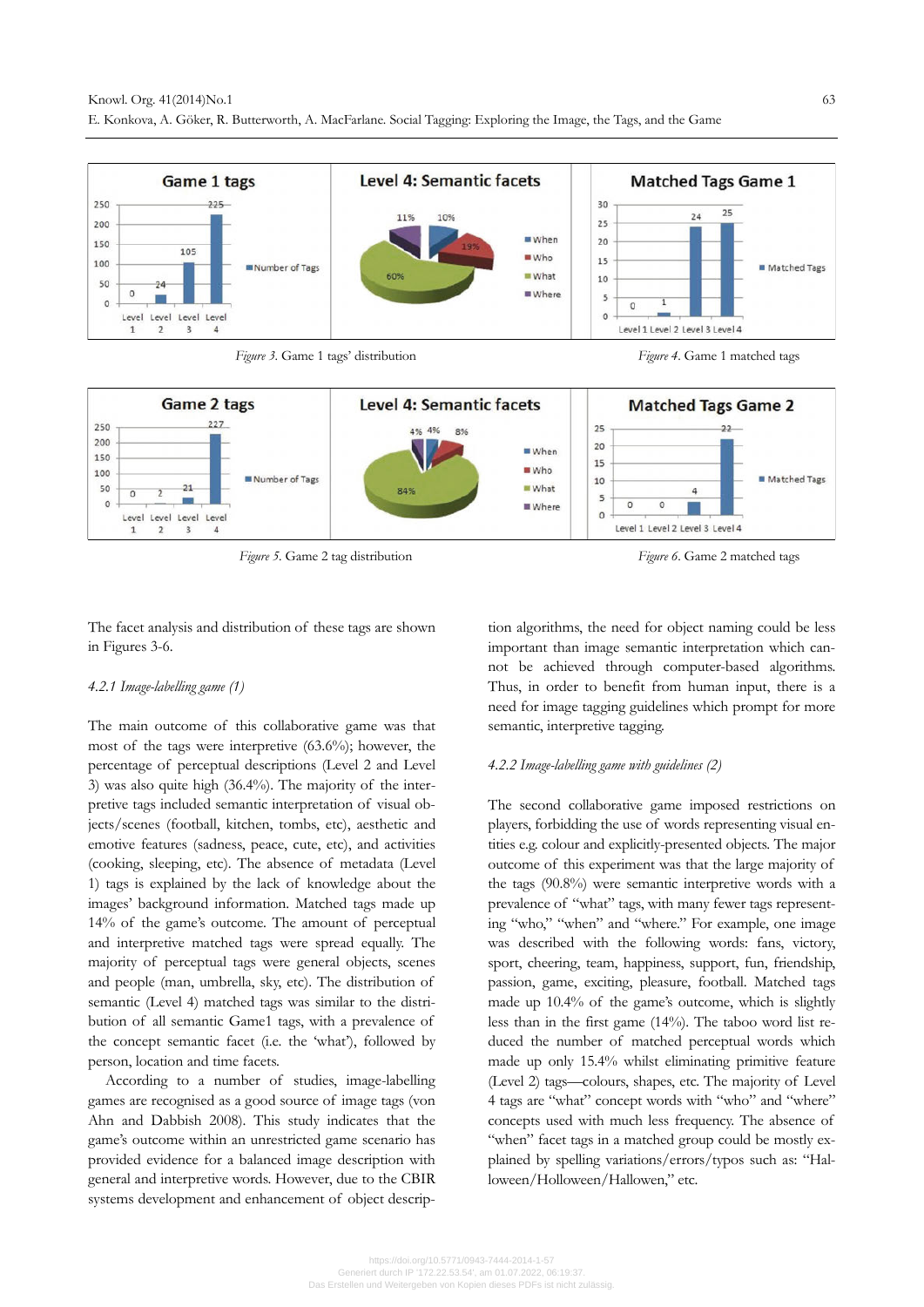# **5.0 Discussion**

Although previous research e.g. (Rorissa 2010) showed that more perceptual attributes (colour, shapes, objects) were used for image descriptions of Flickr images, the results of this work show that tags can also be interpretive. Flickr users tend to assign specific names and geographical locations, as well as generally describe images by naming the general events and concepts presented. However, the number of tags for perceptual visual features tends to be lower than for conceptual features. These findings correspond with previous research of search image attributes e.g. (Chung and Yoon 2011), which found that semantic (conceptual) category of image attributes is the most popular among users' queries.

On this evidence games with a purpose (GWAP) are a useful application for image tagging, and could be used for various purposes depending on the game's rules and winning conditions. Within unconditional gaming environments, players tend to use a balance of perceptual and interpretive image attributes. However, the limitation on words that could be used for tagging may stimulate players' interpretive descriptions. This helps to beneficially employ human abilities – without having duplicate data that can be extracted by CBIR or automatic indexing systems. According to the results of this study, the variety of social tagging applications could satisfactorily generate semantic descriptions of images. Although photo-sharing networks support more balance in terms of semantic facets tagging, games with a purpose can be used to augment the tagging process. However the design of the game needs to be very clearly thought out (Goh and Lee 2011) and there is some evidence that tagging images normally may outperform either collaborative or competitive games. Different types of noise (Wang et al. 2012) may be generated than with standard tagging (e.g. bias of the participants). Goh et al. (2010a) provide some evidence which conflicts with the earlier study i.e. that competitive games produced the best result. Designers therefore need to be clear about how to engage players and reward them for providing high quality tags in order to obtain the best possible outcome.

# **6.0 Conclusion and future work**

The aim of this exploratory analysis was to examine the value of social tagging for image description by investigating facets of tags in two different social-based tagging applications: a photo-sharing social network and an imagelabelling game-based experiment. The tags were coded and evaluated according to a classification of image attributes based on a combination of established image attribute frameworks.

The results of the research showed that social tagging is predominantly an interpretive activity. However, the number of perceptual tags depends on the context of image use. Photo-sharing communities mostly use images for story-telling and/or as an event diary; therefore, there is more semantic information associated with images with a prominent amount of people and location recognition, and event and activities tags. The gaming application has shown to be slightly more perceptual oriented, as visual features (colours, shapes, and distinct objects) are easier to spot and to match. However, specific guidelines can influence the game's outcome in order to obtain a given result (or more particular types of tags). This shows that social tagging is a manageable process, but this does to some extent depend on the taggers' understanding of the image use and on the nature of the tagging environment. It is also seen from the study that games are more oriented towards describing 'what' in an image, while photosharing social networks present a more balanced picture of semantic facets (what/where/when/who). It would be useful to analyse whether person, place and time recognition is needed and achievable through GWAP.

Whilst our framework has been useful for the research carried out here, work on how we can use the various levels in conjunction with CBIR to improve image retrieval is worthwhile. Given the results presented here, it would be worth concentrating on interpretive tags initially in order to see what leverage can be gained from that part of the classification.

# **References**

- Bolettieri, Paolo, Esuli, Andrea, Falchi, Fabrizio, Lucchese, Claudio, Perego, Raffaele, Piccioli, Tommaso and Rabitti. Fausto. 2009. CoPhIR: A test collection for content-based image retrieval. *CoRR abs/0905.4627*. Available http://arxiv.org/pdf/0905.4627v2.pdf
- Chung, Eunkyung and Yoon, Jungwon. 2011. Image needs in context of image use: An exploratory study. *Journal of information science* 37: 163-77.
- Dye, Jessica. 2006. Folksonomy: A game of high-tech (and high-stakes) tag: Should a robot dictate the terms of your search? In an age when whole lives are lived online-via blogs, picture albums, dating, shopping listsdigital content users are not only creating their content, they're building their own infrastructure for making it easier to find.(navigating webs). *Econtent magazine* April*.* Available http://www.econtentmag.com/Articles/ Editorial/Feature/Folksonomy-A-Game-of-High-tech- %28and-High-stakes%29-Tag-15298.htm.
- Eakins, John and Graham, Margaret. 1999. *Content-based image retrieval*. Available www.jisc.ac.uk/uploaded\_docu ments/jtap-039.doc